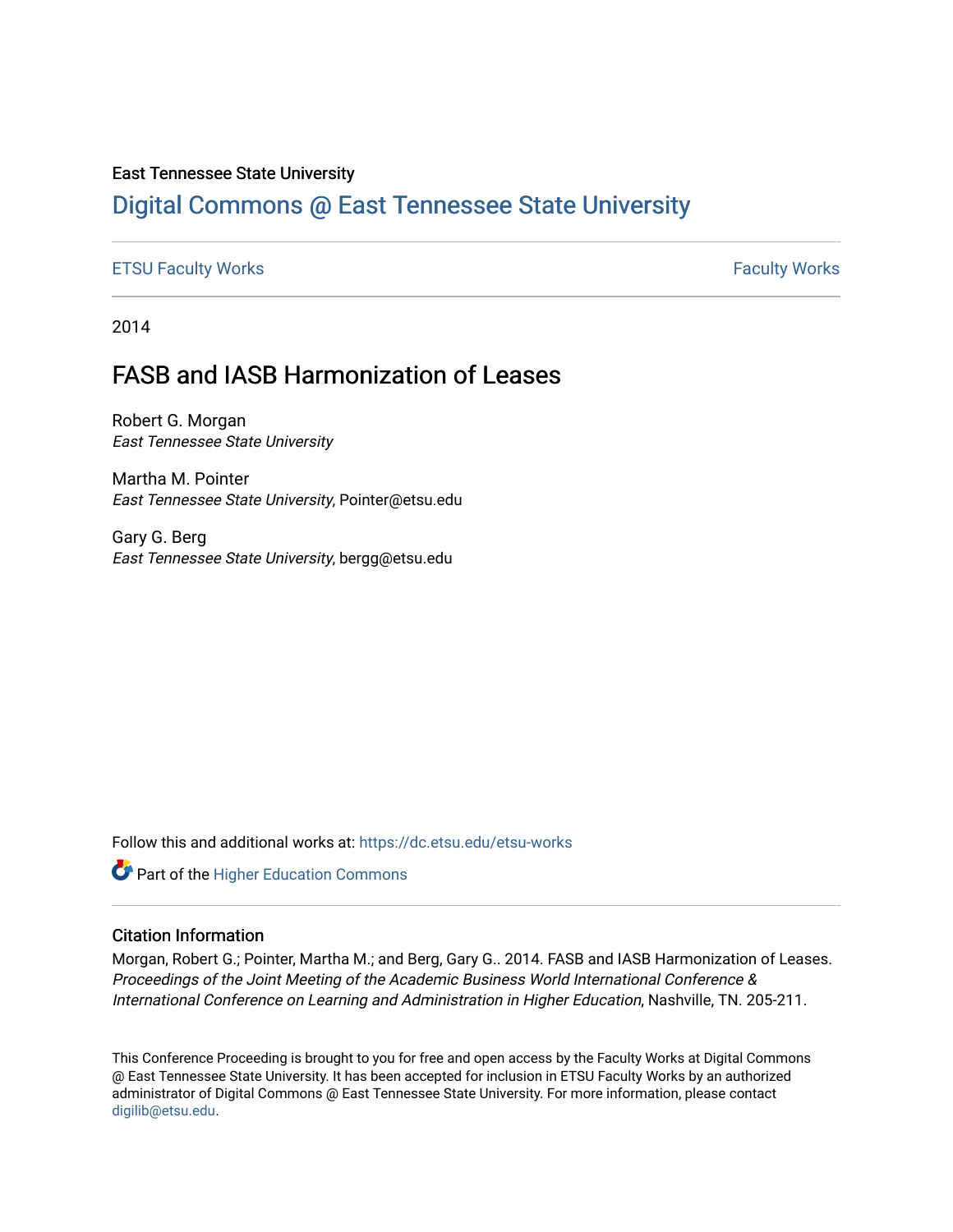### FASB and IASB Harmonization of Leases

### Copyright Statement

This document was published with permission from the publisher. It was originally published in the Proceedings of the Joint Meeting of th [Academic Business World International Conference](http://abwic.org/) and [International Conference on Learning and Administration in Higher Education](http://iclahe.org/).